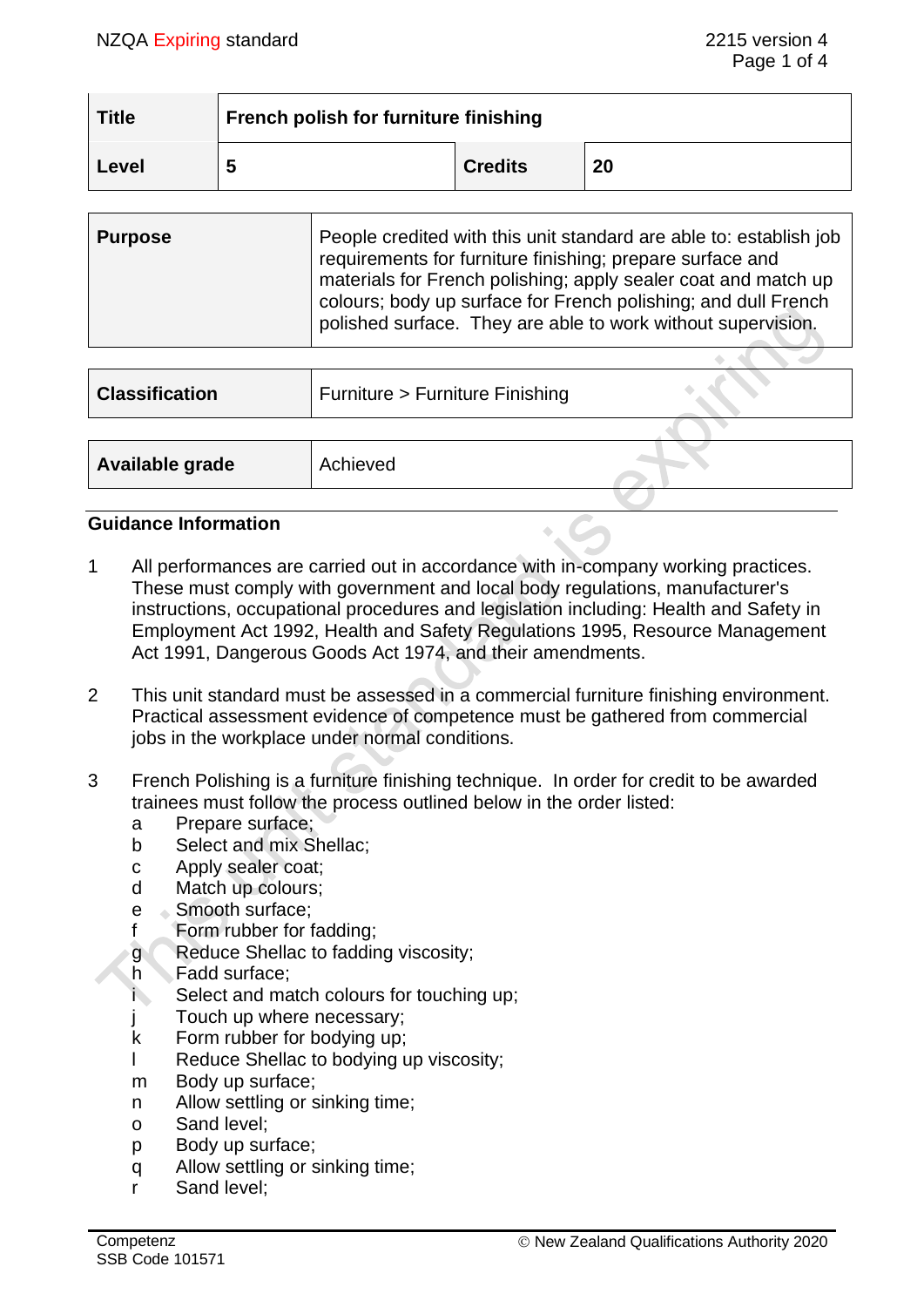- s Form rubber for final body;
- t Reduce Shellac to finishing body viscosity;
- u Body up surface;
- v Spirit off finished surface;
- w Dry and clean finished surface;
- x Dull French polished surface;
- y Clean French polished surface.

# **Outcomes and performance criteria**

#### **Outcome 1**

Establish job requirements for furniture finishing.

#### **Performance criteria**

1.1 Safety equipment is obtained and worn according to the manufacturer's and the company's requirements.

Range respiratory protection, gloves, footwear.

- 1.2 Tools and equipment for the job are identified and are selected according to the job specifications.
	- Range specifications oral, written, sample; tools – abrasive paper, sanding block, knife, brushes, spray gun, pumice powder, rubbers (cotton wool and cotton cloth).

## **Outcome 2**

Prepare surface and materials for French polishing.

## **Performance criteria**

2.1 Preparation requirements are established according to the piece, and the job specifications.

Range staining, grain filling, stopping.

- 2.2 Surface is prepared according to the materials and the job specifications.
- 2.3 Application method is selected according to the job specifications.
- 2.4 Shellac is selected and mixed according to the application method and the job specifications.

#### **Outcome 3**

Apply sealer coat and match up colours.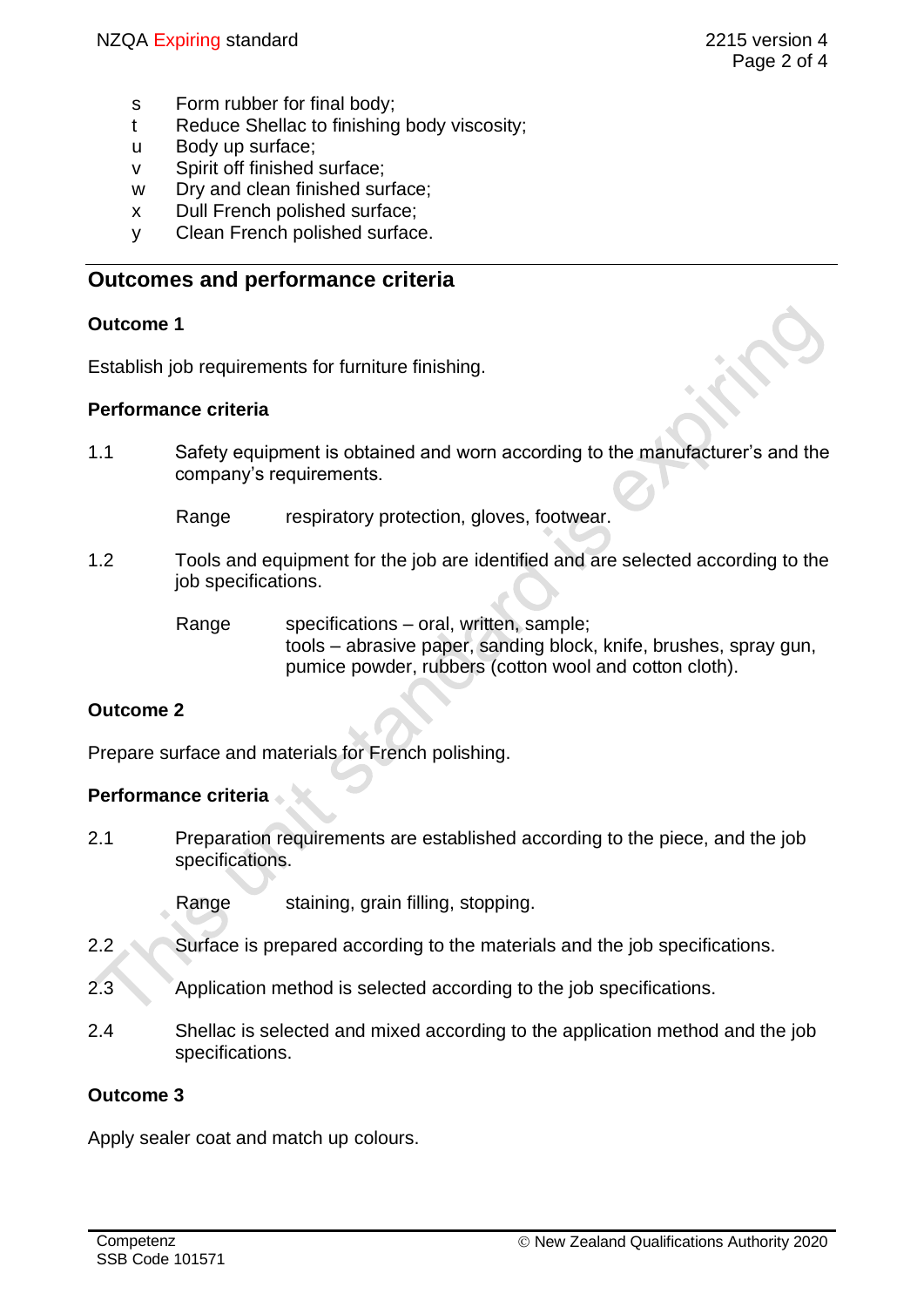#### **Performance criteria**

- 3.1 Application of Shellac solution to the surface provides a sealer coating for French polishing.
- 3.2 Surface sanding produces a smooth surface according to the job specifications.
- 3.3 Fadding rubber is formed according to the job specifications.
- 3.4 The furniture article is fadded according to the job specifications.
- 3.5 Reduced Shellac is applied according to the furniture article and job specifications.
- 3.6 Touch-up colours match job specifications.
- 3.7 Touching-up eliminates defects in surface colour according to the job specifications.

Range streaking, contaminants, runs, blooming, ridging, 'burn throughs'.

#### **Outcome 4**

Body up surface for French polishing.

#### **Performance criteria**

- 4.1 Bodied up surface matches furniture article and job specifications.
- 4.2 The bodying up and spiriting off of finished surface removes oil residue according to the job specifications.

## **Outcome 5**

Dull French polished surface.

#### **Performance criteria**

5.1 Dulling up method is selected according to the job specifications.

Range one of the following – fine steel wool, pumice powder, burnishing liquid, dulling brush.

- 5.2 French polished surface is dulled according to the furniture article and the job specifications.
- 5.3 Dulled surface is cleaned using a lint-free cloth according to the job specifications.
- 5.4 Equipment and work area are left clean, clear and tidy according to in-company working practice.